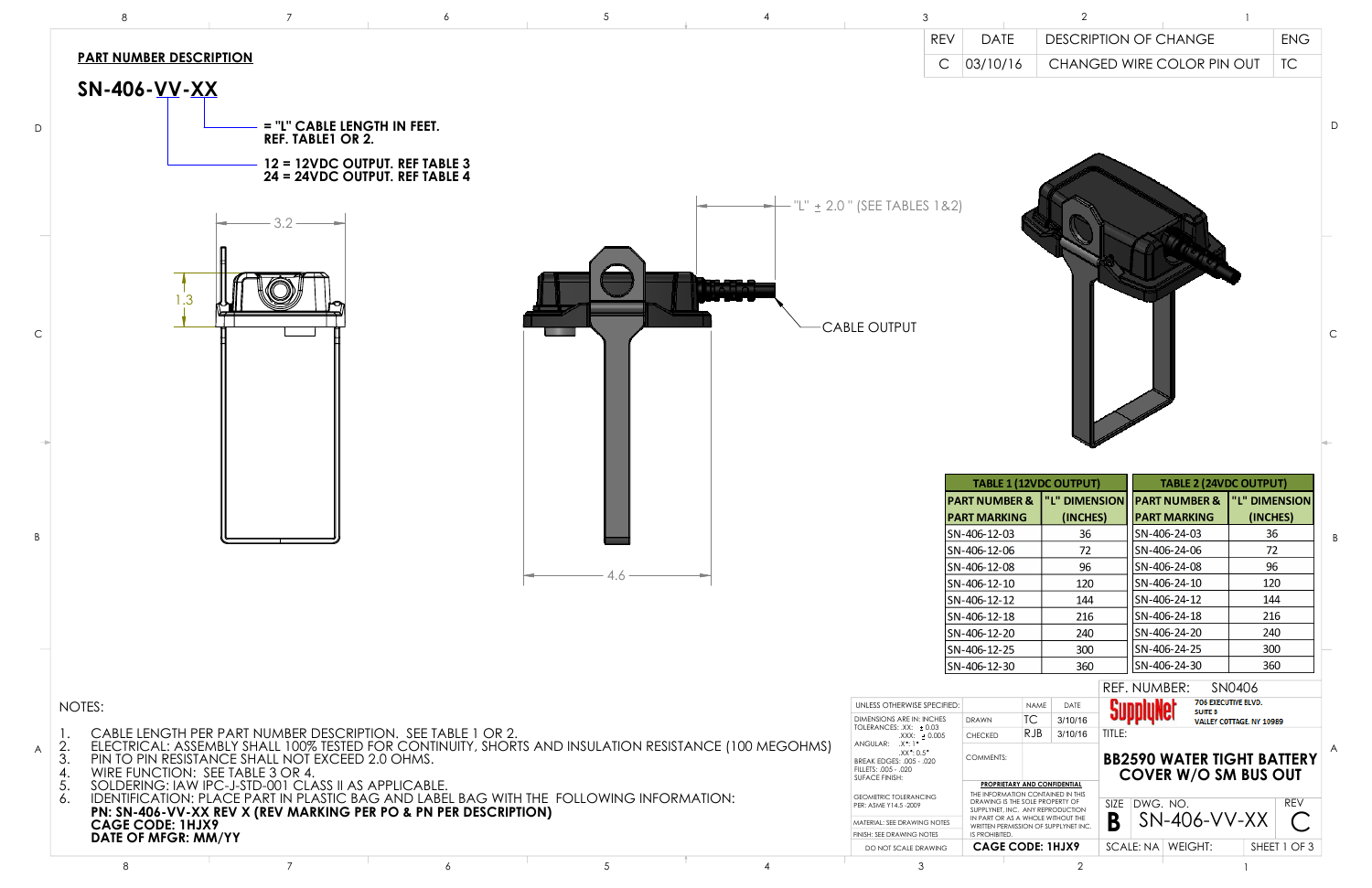| L OF MATERIALS.                                             |             |  |                                            |              |            |  |
|-------------------------------------------------------------|-------------|--|--------------------------------------------|--------------|------------|--|
| МE                                                          |             |  | <b>COMMENTS</b>                            |              |            |  |
| OMMET / STRAIN RELIEF                                       |             |  | 9/16-24 Threaded                           |              |            |  |
| <b>TTERY COVER</b>                                          |             |  | 9/16-24 Threaded Hole                      |              |            |  |
| 3                                                           |             |  |                                            |              |            |  |
| <b>NNECTOR</b>                                              |             |  | 5 KEYWAY, NO POWER PIN                     |              |            |  |
| <b>ACER PLATE</b>                                           |             |  |                                            |              |            |  |
| T HEAD 5/8" SCREW                                           |             |  | 5/8" SCREW (BLACK)                         |              |            |  |
| SKET                                                        |             |  | <b>PERIMETER SEAL</b>                      |              |            |  |
| <b>AP ASSEMBLY</b>                                          |             |  |                                            |              |            |  |
|                                                             |             |  | REF. NUMBER: SN0406                        |              |            |  |
|                                                             |             |  | 706 EXECUTIVE BLVD.                        |              |            |  |
|                                                             | SupplyNet   |  | <b>SUITE B</b><br>VALLEY COTTAGE, NY 10989 |              |            |  |
|                                                             | TITLE:      |  |                                            |              |            |  |
|                                                             |             |  | <b>BB2590 WATER TIGHT BATTERY</b>          |              |            |  |
|                                                             |             |  | <b>COVER W/O SM BUS OUT</b>                |              |            |  |
| ARY AND CONFIDENTIAL                                        |             |  |                                            |              |            |  |
| ATION CONTAINED IN THIS<br>THE SOLE PROPERTY OF             | <b>SIZE</b> |  | DWG. NO.                                   |              | <b>REV</b> |  |
| <b>VC. ANY REPRODUCTION</b><br><b>S A WHOLE WITHOUT THE</b> | В           |  | $SN-406-VV-XX$                             |              |            |  |
| MISSION OF SUPPLYNET INC.                                   |             |  |                                            |              |            |  |
| <b>CODE: 1HJX9</b>                                          |             |  | SCALE: NA   WEIGHT:                        | SHEET 2 OF 3 |            |  |
|                                                             |             |  |                                            |              |            |  |